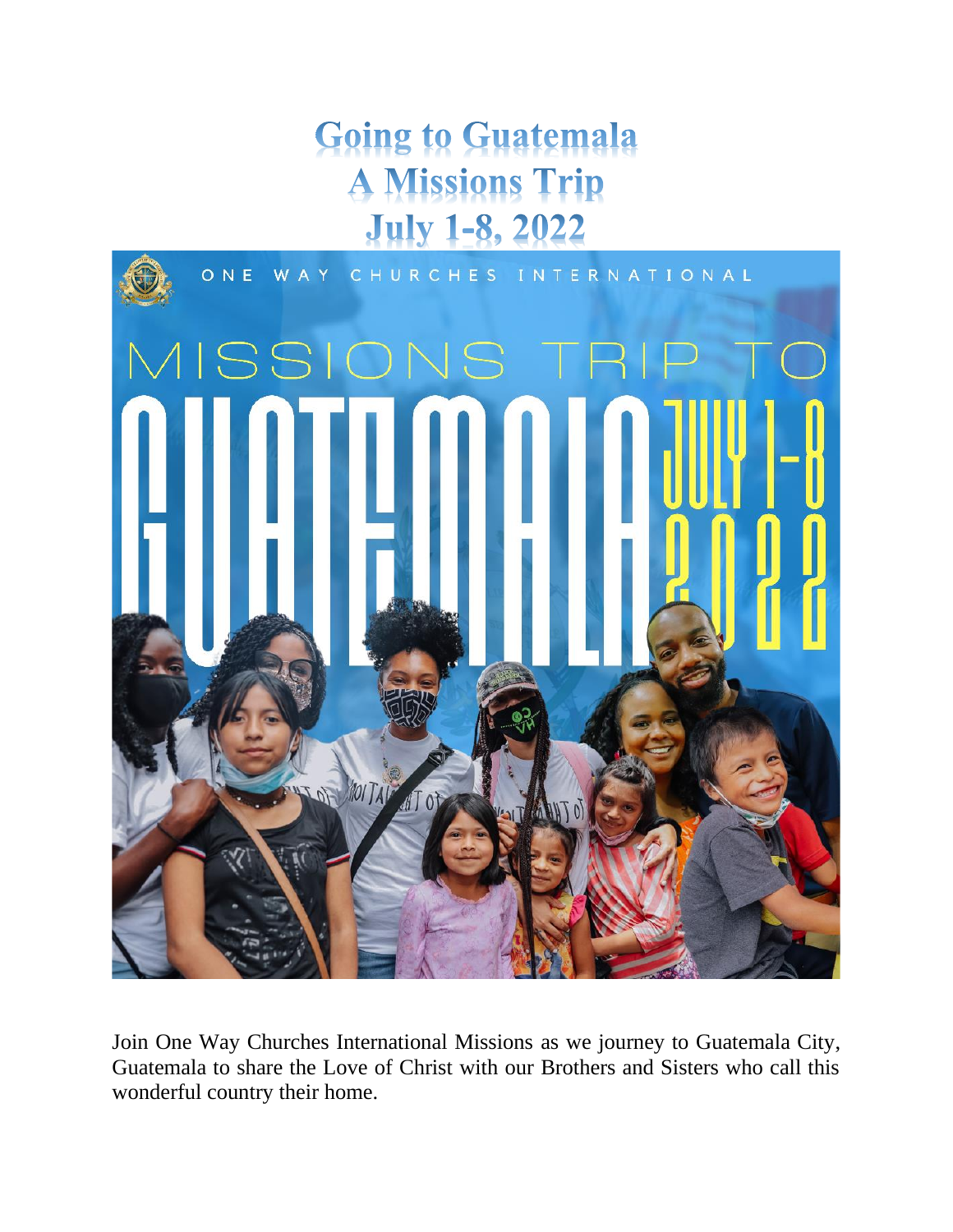## WHAT WILL WE DO IN GUATEMALA?

Upon arriving in Guatemala, we will put together care packages for families who live in ZONE 3, also known as the Garbage Dump. Due to poverty, many families go hungry, get sick, and need love. We will give that to them. We will help hand out care packages, serve dinner nightly (we feed nearly 800 people a night), host a fiesta for the children who call the dump their home. We will also assist full time missionaries who serve children in a village right outside of Guatemala City. They are building a community center for local children.

After we complete our missionary work assignment, it will be time to relax and enjoy other parts of Guatemala. We will travel to and stay in Antigua, Guatemala where you will be able to shop, sightsee, and explore.

Example Schedule:

- July 1- Arrival to Guatemala (recommended arrival by 3pm) & welcome Dinner
- July 2- Shop for nightly feedings, and put together 300 care packages, feed dinner to Zone 3 community
- July 3- Hand out care packages to families and pray. Head to villages to build community center. Feed Zone 3 community dinner
- July 4- Hand out the rest of the bags, fiesta for children, and community project
- July 5- Finish community project, Sunday evening worship service
- July 6- Head to Antigua Guatemala for Free Day
- July 7- Free day. Farewell Dinner at 6pm
- July 8- Return to United States

#### WHAT IS THE COST FOR THIS MISSION TRIP?

The cost of this trip will be \$2,000. This cost does NOT include flights. Your \$300 non-refundable deposit will be due no later than January 30, 2022.

The cost of your trip includes:

- Three meals per day during our stay in Guatemala City (Including bagged lunches)
- Breakfast at the Hostel while we are in Antigua
- Ground transport, security, lodging, and translators